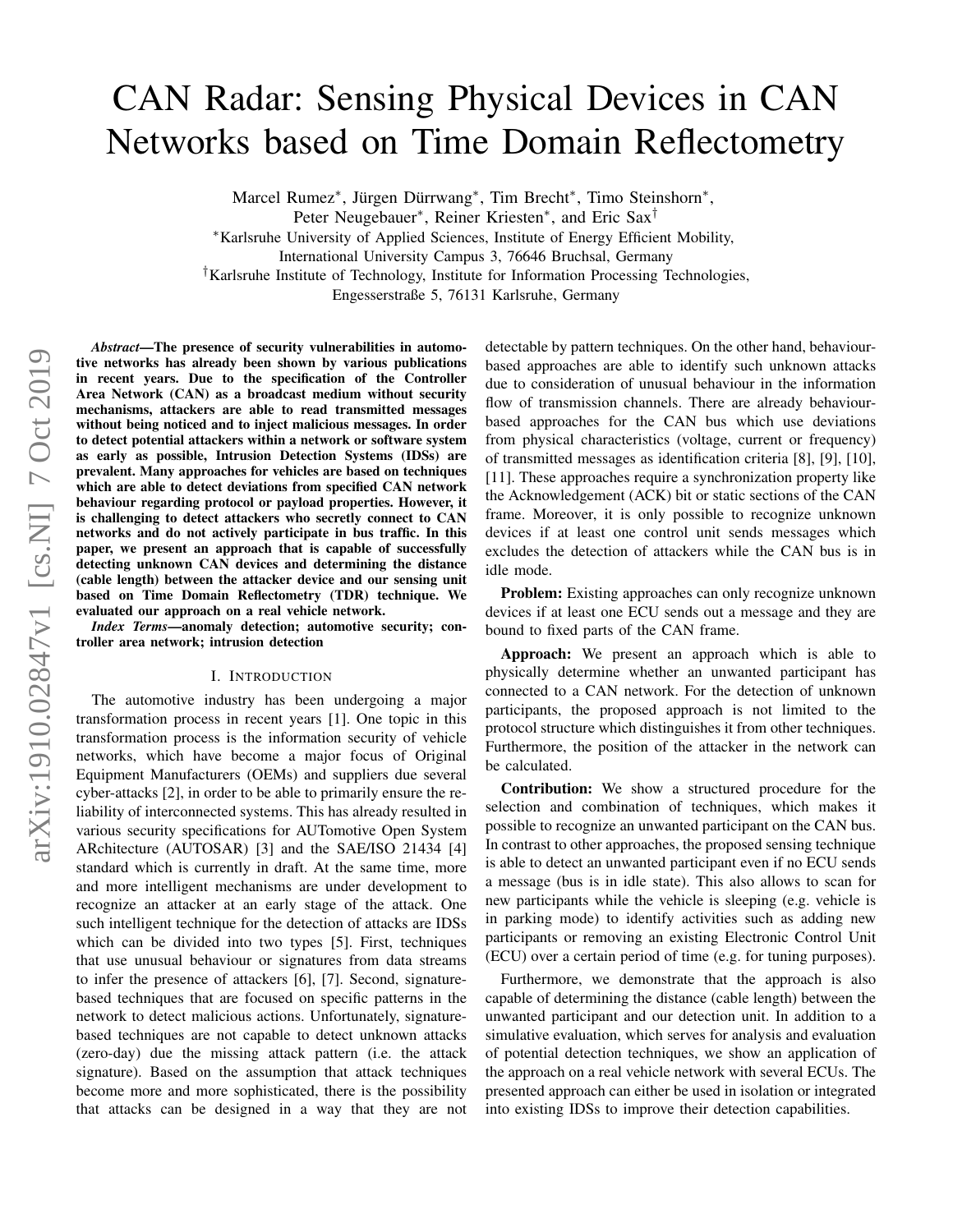# II. RELATED WORK

<span id="page-1-0"></span>The authors Choi et al. [\[9\]](#page-7-8) present a method to identify ECUs by using signal characteristics of transmitted CAN messages. They propose different statistical features based on time and frequency for the measured signals. These features are created for each CAN message as a kind of fingerprint. Subsequently, an artificial neural network is trained with supervised learning in order to detect deviating characteristics in transmitted CAN messages. For the evaluation they used different developer boards as well as corresponding laboratory equipment such as an oscilloscope. In addition, the researchers state a misclassification rate of 0.36 %. The limitation of their approach is on the non-detection of pure eavesdropping attacks. A downside of this approach is that the fingerprinting depends on the CAN protocol. This leads to the situation that a change of the protocol structure, e.g, as it is necessary with CAN-FD, leads to an adaptation of the evaluation algorithm and thus to a firmware update. Furthermore, the detection algorithm requires that at least one participant sends out a CAN message. If this is not the case, an unknown participant cannot be detected.

Kneib and Huth developed *Scission* [\[10\]](#page-7-9) which also uses physical characteristics (analog values) that belong to the CAN frame to recognize a participant. Scission improves the approach from Choi et al. [\[9\]](#page-7-8) due to minimizing resource requirements. The researcher have reduced the sampling rate by a factor of 125 as well as replaced the neural network engine with a logistic regression. The latter allows to model the distribution of dependent discrete variables [\[12\]](#page-7-11). Thus, the individual bits of the CAN frames are analyzed and distributed to three groups. By looking at the individual groups it is then possible to make relevant characteristics more visible. The researchers were able to reduce the false positive, with an average probability for transmitter detection of 99.85%. The value was achieved in an evaluation with two production vehicles and a prototype. The system is further able to identify unmonitored and additional devices. As *Scission* is based on the work of Choi et al. and is conceptually comparable (i.e. using the CAN-frames), the same drawbacks apply for *Scission*.

A further voltage level based approach for intrusion detection was presented in [\[11\]](#page-7-10) by the authors Cho and Shin with *Viden*. The detection method uses mainly the ACKbit voltage threshold of each CAN message for creating specific voltage profiles and maps these characteristics on the legitimate ECUs. During the runtime, the IDS update the voltage profiles permanently. If an attack is identified by their system, a voltage profile of the malicious message is created. The profile then allows an assignment of which ECU sent the malicious message. The limitations of the method are the following. In case, the attacker ECU does not send any messages, no voltage profile can be created for this device. Furthermore, if the attacker uses a valid message with modified payload of an compromised ECU, a detection is impossible. Attacks regarding eavesdropping are also out of scope.

# III. BACKGROUND

The following sections show the relevant fundamentals regarding the signal transmission and physical properties of the CAN.

## *A. Transmission Line*

For the transmission of CAN messages in vehicles, unshielded twisted pair cables are usually used in vehicles. In transmission-line theory, this type of line is classified in the category of homogeneous twin wires [\[13\]](#page-7-12). In Figure [1](#page-2-0) a typical CAN network as well as the transmission line model is shown. It represents an infinite series of fundamental components. The illustrated model shows an infinitely short part of the transmission line. The model includes four elements depending on the their length  $\Delta z$ :

- Distributed resistance  $R'$  (series of resistors expressed in  $\Omega$  $\frac{\Omega}{m}$ )
- Conductance  $G'$  (due to the dielectric material of the transmission line expressed in  $\frac{S}{m}$ )
- Distributed inductance  $L'$  (series of inducers expressed in  $\frac{H}{m}$ )
- Capacitance  $C'$  (due to the two transmission lines expressed in  $\frac{F}{m}$ )

The *telegrapher's equations* [\[14\]](#page-7-13), defined by Heaviside in the 1880s, describes the current and voltage on such a transmission line depending on distance and time. The equations considering the limit  $\Delta z \rightarrow 0$ :

$$
\frac{\partial I}{\partial z} = -G'V - C'\frac{\partial V}{\partial t} \tag{1}
$$

$$
\frac{\partial V}{\partial z} = -R'I - L'\frac{\partial I}{\partial t} \tag{2}
$$

This leads to the characteristic impedance  $Z_0$ :

$$
Z_0 = \sqrt{\frac{R' + jwL'}{G' + jwC'}}\tag{3}
$$

The characteristic impedance is generally a property of the used line, which depends on geometry and material. The assumption as a lossless line  $(R' \ll jwL'$  and  $G' \ll jwC'$ ) leads to the characteristic impedance becoming real. As a result, the following equation is derived:

$$
Z_0 = \sqrt{\frac{L'}{C'}}
$$
 (4)

For transmission lines in CAN networks, the ISO 11898 [\[15\]](#page-7-14) define cables with a characteristic impedance of  $120 \Omega$ . To avoid signal reflections, each transmission line should be equipped with a terminating resistor  $(R_t, s.$  Figure [1\)](#page-2-0), which is equal to  $Z_0$ .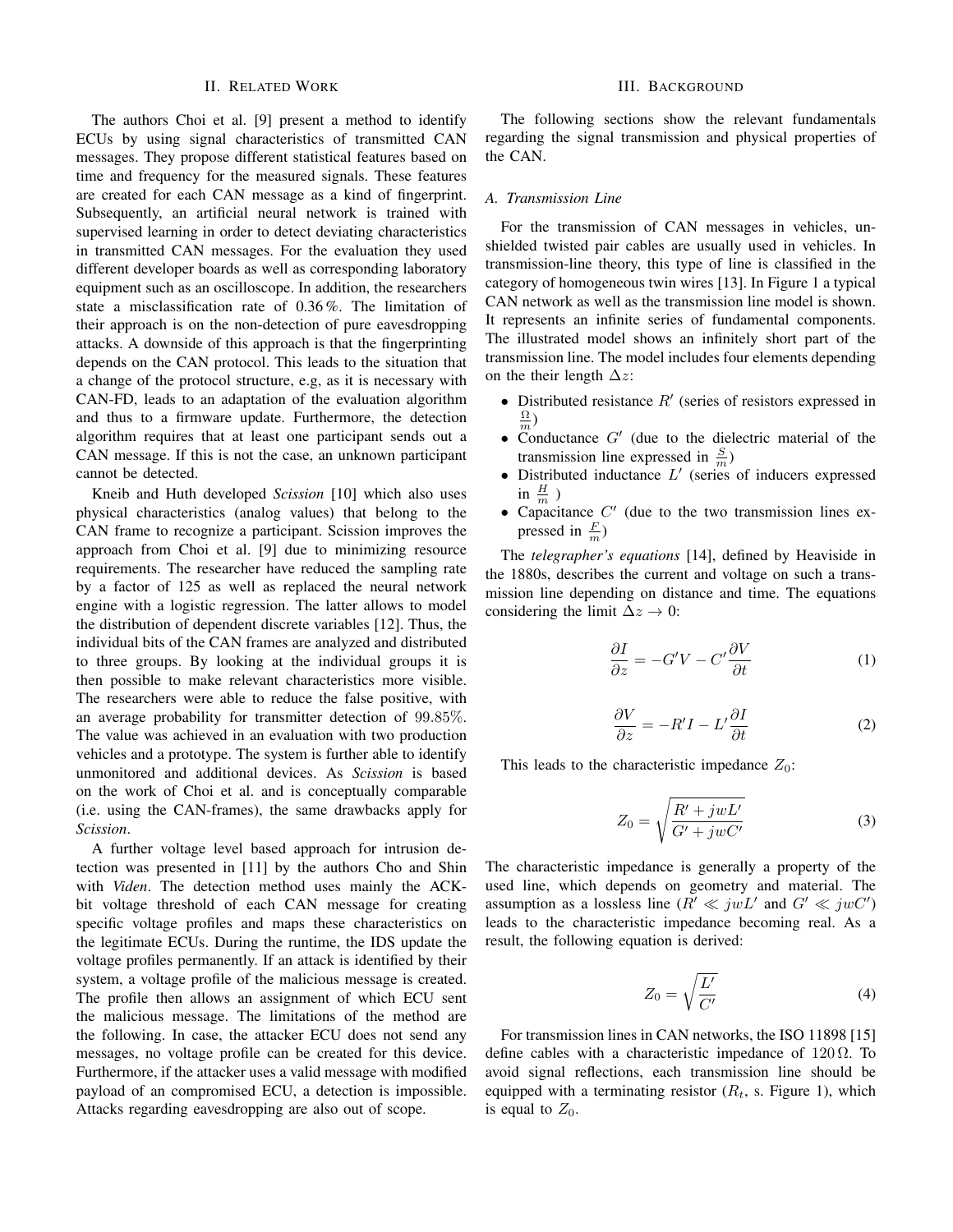<span id="page-2-0"></span>

Fig. 1: Typical CAN network with ECUs, termination resistors  $(R_t)$ , corresponding transmission line model with elementary components specified per unit length ( $R'$  = Distributed resistance,  $G'$  = Conductance,  $L'$  = Distributed inductance,  $C'$  = Capacitance)

## *B. Time Domain Reflectometry*

TDR [\[16\]](#page-7-15) describes a technique for applying an impulse to a line in order to evaluate the reflected signal, which is often used for detecting errors (e.g. line interruption) in telecommunication lines. A reflection occurs at each impedance jump on the line, which can be caused by stub lines. By determining the runtime of the reflected pulse, the length between measuring point and impedance shift can be calculated. The typical TDR structure (s. Figure [2\)](#page-2-1) includes a pulse generator, oscilloscope and a power splitter.

<span id="page-2-1"></span>

Fig. 2: Setup of TDR measurement technique

# IV. APPROACH

For the detection of an anonymous device in CAN networks, we present our selection process of suitable physical characteristics. As a second step, we present our simulation model to evaluate potential data analysis techniques.

#### *A. Analyzing Suitable Measurement Techniques*

*1) Ohmic Resistance:* An approach to detect a new participant on the bus is to evaluate the ohmic resistance of the network. Each participant is connected to the bus via a CAN transceiver. This transceiver has a specific input resistance. If

several of these transceivers are now connected to one bus, the total resistance results from the parallel connection of all input resistors as well as the termination resistors.

A new participant reduces the overall resistance of the network. A typical value for the input resistance of a CAN transceiver is 70 kΩ. This value is very high compared to those of the termination resistors with  $120 \Omega$ . The change in resistance due to the parallel connection of a high-impedance resistor to a low-impedance resistor  $(R_t)$  is only very small. For clarification, an example calculation is given here. The total resistance for two participants  $(R_1, R_2)$  of the CAN bus with terminating resistance can be calculated using the following equation (without transmission line resistance):

$$
R_{tot} = \left(\frac{1}{R_{t,1}} + \frac{1}{R_{t,2}} + \frac{1}{R_1} + \frac{1}{R_2}\right)^{-1}
$$
 (5)

With a terminating resistor of  $120 \Omega$  and input resistors of the CAN transceivers (70 kΩ) [\[17\]](#page-7-16) the result is  $R_{ges}$  =  $59.8973 \Omega$ . If an additional participant would have been added to the network, there would be a minor change of  $\Delta R =$  $0.0512 \Omega$  which becomes even smaller for systems with many participants.

Furthermore, each CAN transceiver can be considered as a spare voltage source with internal resistance. If several transceivers transmit simultaneously, the voltage sources are connected in parallel with an internal resistance. Depending on how many participants are currently transmitting a recessive level, the voltage on the bus also changes slightly. The ACK bit is a state in which all connected participants simultaneously output a recessive level. Using the ACK bit for reliable participant recognition is not suitable, since a malicious participant could simply ignore the ACK request in order to remain undetected (this drawback applies to *Viden* [\[11\]](#page-7-10)).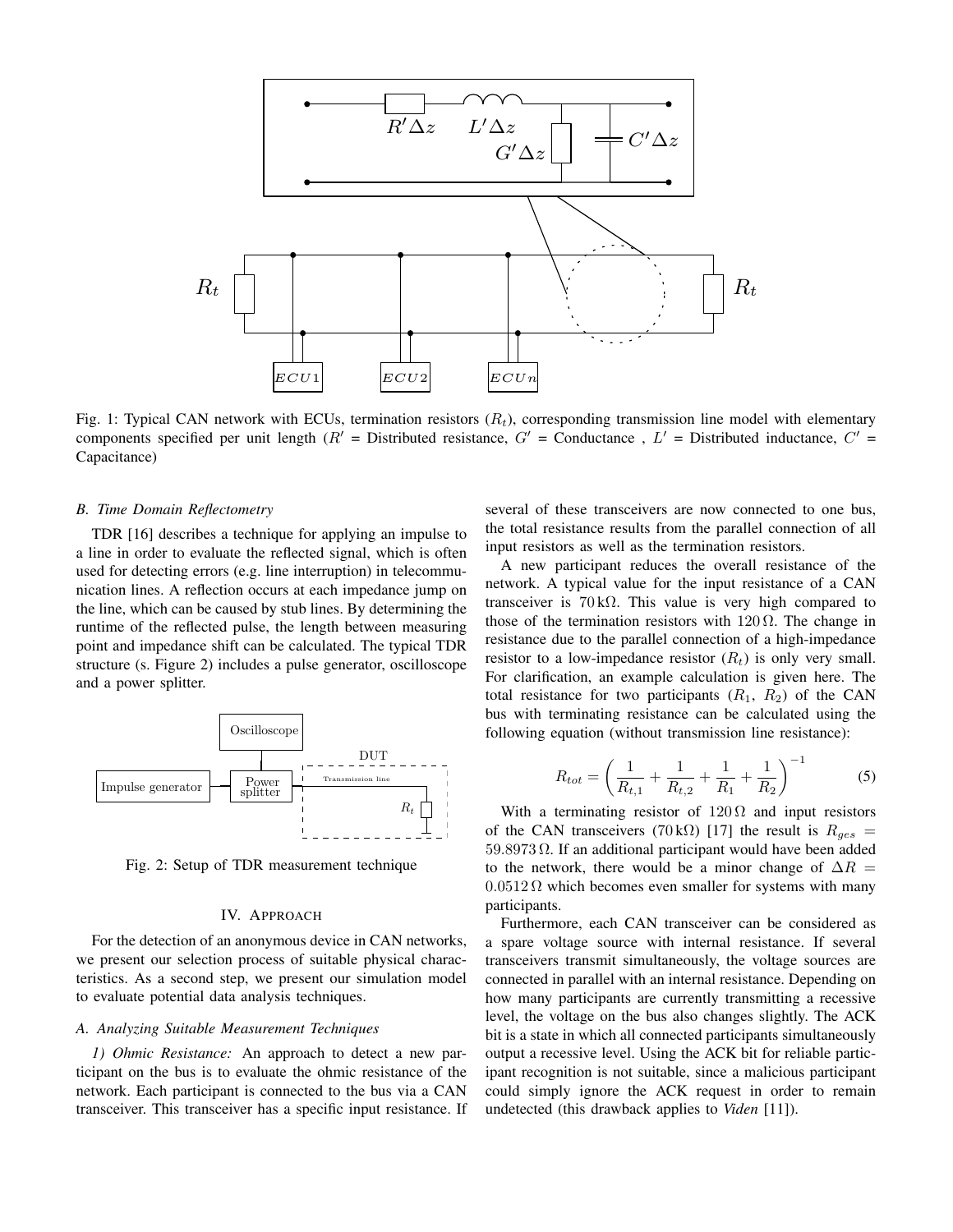*2) Impedance:* The impedance measurement uses a network analyzer to measure the input reflection factor in a specific frequency range. According to transmission line theory, the input impedance of the entire bus network should change if an additional device is connected to the bus. This measurement was carried out in a laboratory and showed that impedance changes were hardly measurable when an additional device was attached.

*3) Reflection Through Stub Lines:* Another possibility to detect an additional node on the bus is to evaluate the impulse response of the CAN network. Each participant on the CAN (whether terminated or not) is represented by a non-ideal terminating resistor. As a result, the impedance changes at each line stub and at the transmitter-receiver side which causes reflections. These reflections can be recorded using TDR and evaluated for participant recognition. However, the damping property of the transmission lines could become problematic, since the reflected signals are only very weak and can be lost by passing the line.

*4) Selection of Suitable Technique:* The first technique has already been investigated and applied by various researchers. The methods are based on changes of voltage and frequency of transmitted signals, which are triggered by variations in the ohmic resistance. In addition, the second measuring technique (impedance) turns out to be unsuitable due to practical lab tests. As a result we decided on the TDR technique, which is already used in other domains for similar purposes (error detection in telecommunication lines). Moreover, TDR offers the advantage of detecting additional devices even if there is no active bus communication.

#### *B. Simulation Model*

The circuit simulation program LTSPICE [\[18\]](#page-7-17) is used to simulate the CAN network. A simulation model is created which has the structure of a linear bus and both ends are provided with a corresponding terminating resistor. From the actual bus line, short stub lines are routed to the individual participants. The simulation model is used to analyze the effect by adding a participant to the TDR reflection image as well as finding the best analysis method for anomaly detection.

*1) Transmission Line:* To simulate the CAN line, LTSPICE provides the model of an ideal line (transmission line). The model has two parameters. One is the characteristic impedance and the other is the delay time required for a wave to pass through the line. The characteristic impedance is based on a twisted two-wire line, which is typically used in vehicles. The RF simulation program QUCS-Studio [\[19\]](#page-7-18) can be used to calculate the characteristic impedance of a line. The values of Table [I](#page-3-0) have been used in accordance with the CAN standard ISO 11898 [\[15\]](#page-7-14).

<span id="page-3-0"></span>TABLE I: Cable characteristics according to ISO 11898 [\[15\]](#page-7-14)

| <b>Property</b>         | Value                      |
|-------------------------|----------------------------|
| Cable type              | Twisted pair cable         |
| Wire diameter           | $0.657$ mm                 |
| Diameter with isolation | $1.1 \text{ mm}$           |
| Length                  | 1 m, 100 Twists (twisting) |

The line calculation tool provides a characteristic impedance of approximately 117  $\Omega$ . In addition, the phase angle (caused by delay) is calculated. This angle can be converted into a time delay for the LTSPICE model by assuming the typical velocity of prorogation in lines of  $v = 2 \cdot 10^8 \frac{m}{s}$ , which results in  $v = \frac{2}{3}c$ . Since the characteristic impedance of a typical CAN network is different to the impedance of commonly used oscilloscopes and impulse generators, a matching circuit is necessary to suppress the introduction of additional reflections, caused by the measurement equipment.

<span id="page-3-1"></span>*2) CAN Transceiver:* For the simulation of the CAN participants, a simple substitute circuit for emulating the input impedance of a CAN transceiver is created. The equivalent circuit consists of a high-resistance input and a small parasitic input capacity (see Figure [3\)](#page-3-1).



Fig. 3: Model of a simulated CAN transceiver, showing the typical internal resistance and capacity.

The typical values from a CAN transceiver data sheet were adopted as values for resistance (70 k $\Omega$ ) and capacity (16 pF) [\[17\]](#page-7-16).

## *C. Data Analysis Techniques*

In order to detect a variation of the transmission line properties, the reflection behavior of the bus has to be evaluated and continuously compared with a reference signal. The reference signal  $V_{Ref}(t)$  represents the normal reflection behavior as voltage over time of the unmodified CAN network. In contrast, the signal  $V_{Act}(t)$  refers to the actual measured reflection behavior in the network (see Figure [4\)](#page-4-0).

In Figure [4,](#page-4-0) three signal courses are shown, which represent the reflection behavior due to physical changes in the CAN network. The blue signal can be considered as reference signal since all ECUs in the network are connected. If several devices get disconnected from the bus, a changing reflection behavior occurs, represented by the red and orange signals, respectively. In order to detect an additional or missing device, it is necessary to compare the previously recorded reference signal with the other signal courses. For this purpose, various data analysis techniques were investigated, which are briefly described below.

*1) Mean Squared Error (MSE):* A simple method to obtain a scale for the difference between two signal courses, is to determine the MSE [\[20\]](#page-7-19). For this purpose, the distance of the measured signal from the reference signal is determined and squared at each point of the respective functions. In this case, the determined distances between the two function curves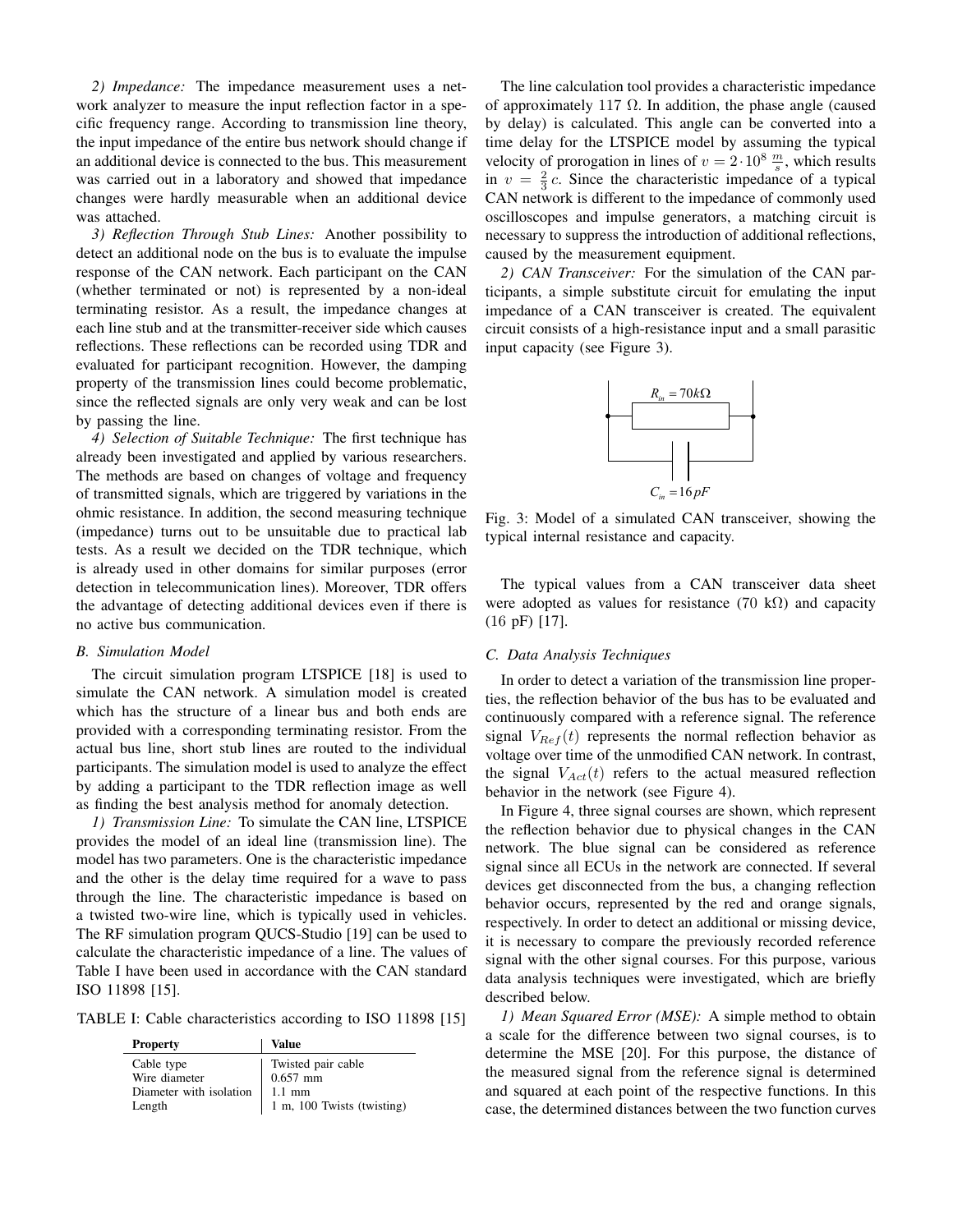<span id="page-4-1"></span>TABLE II: Comparison of the different analysis techniques: - no change detected,  $(\checkmark)$  change partially detected,  $\checkmark$  change continuously detected. The top row shows the seven ECUs (ARS, DME, DSC, eetc. ) of the Powertrain-CAN which were used for evaluation of the four analysis techniques.

|                             | <b>ARS</b> | DME | <b>DSC</b> | <b>EKP</b> | Light | <b>Engine</b> | <b>SZL LWS</b> |
|-----------------------------|------------|-----|------------|------------|-------|---------------|----------------|
| Mean Square Error           |            |     |            |            |       |               |                |
| <b>Correlation Analysis</b> |            |     |            |            |       |               |                |
| <b>ROCC</b>                 |            |     |            |            |       |               |                |
| Coherence Analysis          |            |     |            |            |       |               |                |

<span id="page-4-0"></span>

Fig. 4: Course of signal reflections by separation of different CAN participants. The blue curve represents  $V_{Ref}(t)$  and the other two different  $V_{Act,i}(t)$ . For details see text.

represent the errors. The method weighs greater differences more strongly by squaring the errors, and eliminates negative signs. The result is the mean value for the error set, where a larger mean square error indicates a larger difference between the two curves. This can be used to determine whether a significant change in the measurement signal is detected and whether an unknown participant is present. The low amount of computation is an advantage of this method. However, an offset error has a negative effect on the calculation. This increases the error at any time, even if the signals show the same changes. Noise also has a significant influence on the result. Since the voltage levels are very low due to the damping of the matching circuit and the power splitter, a voltage peak can make the error large compared to the actual difference. Since the error is squared, a voltage peak caused by noise has a big influence on the result.

*2) Cross Correlation Analysis:* Cross-correlation analysis is a generalization of standard linear correlation analysis. It is a method of determining the strength of a relationship between two measured time series [\[21\]](#page-7-20). If a correlation is found  $(r = 1)$ between two time series, it means that if one time series is changed systematically, the other time series is also changed systematically. Where the value 1 for the correlation coefficient  $r$  means a maximum similarity and the value 0 means no correlation between the signals [\[22\]](#page-7-21). In this case  $r = 1$  represents a CAN bus without an unknown participant and a value of  $r < 1$  for a CAN bus with an unknown participant.

*3) Robust Quantitative Comparison Criterion (RQCC):* Since both the correlation analysis and the quadratic error perform an evaluation in the time domain, methods in the frequency domain were also considered. One such method is the *Robust Quantitative Comparison Criterion* [\[23\]](#page-7-22). It is a robust method to compare two signals by the *Sobolev norm*  $(H<sup>S</sup>)$  in order to determine a difference. The latter presents itself as a distance norm between two functions and contains both phase and amplitude information [\[23\]](#page-7-22).

*4) Coherence Analysis:* The coherence assesses the strength of the dependency between the two time signals at a given angular frequency [\[24\]](#page-7-23). Thus, it estimates to which extent the measured signal  $(V_{Act})$  of the reference signal  $(V_{Ref})$  can be predicted by an optimal linear function of the least squares. The result is a coherence value between 0 and 1 where the value 1 describes the absolute correspondence between the two signals. In our case the value 1 represents no unknown participant on the CAN bus, e.g,  $V_{Act} = V_{Ref}$ .

# *D. Evaluation of Analysis Methods*

For the evaluation of the different analysis methods, the measurements were examined using the simulated vehicle network. In order to obtain a meaningful result, all algorithms use the same signal sections. If the signals are considered over the entire measurement range, only a marginal change in the characteristic quantity is obtained when the network is changed. The latest reflection is limited in time by the length of the CAN bus, which is why a longer observation does not bring any advantage, but only adds disturbances to the evaluation. That is why only a small part of the signal is considered and the averaged signal is compared with the reference value. A part of a certain length is taken from both the averaged signal and the reference signal around the point with the largest difference in magnitude and transferred to the detection technique.

The study of the various methods of analysis showed that the coherence analysis was able to identify all seven ECUs and thus outperformed the other techniques, which is presented in Table [II.](#page-4-1) In contrast to the other analysis methods, the output value of the coherence analysis is zero, even if a small physical change (e.g. cable movement) has been made to the network. This can be explained by the detection of peaks. A peak is only detected as such at a certain peak value, since no peaks in the coherence calculation exceed the value, no peak is detected and thus the characteristic value remains zero.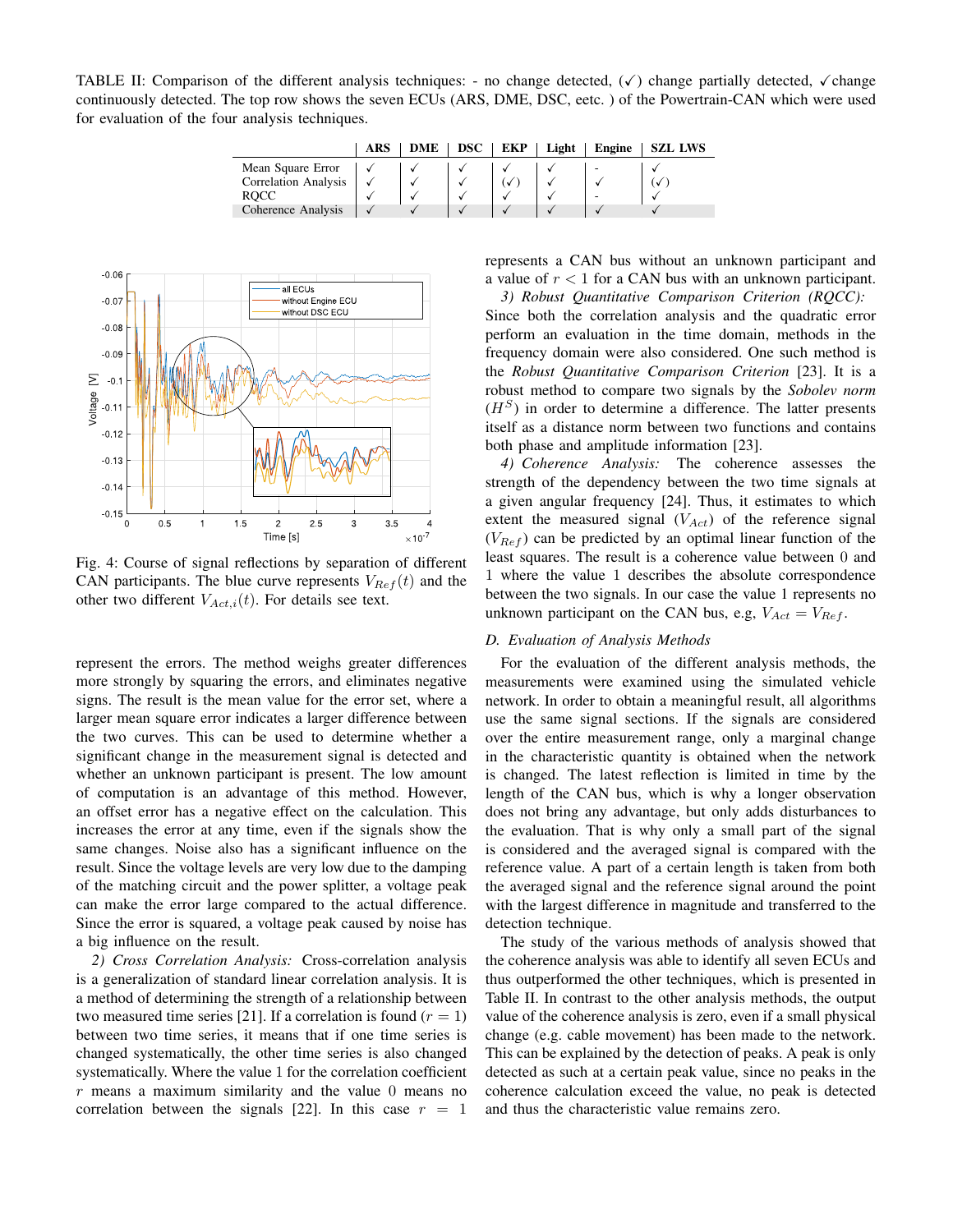<span id="page-5-1"></span>*1) Extended Coherence Analysis:* We modified the original coherence analysis with the weighted phase angle to include the phase information. Below we show these modifications of the original approach, which is represented by Equation [6.](#page-5-0)

<span id="page-5-0"></span>
$$
C(w) = \frac{C_r(w)^2}{f_x(w)^2 f_y(w)^2}
$$
 (6)

With  $f_x(w)$  as spectral power density of x and  $f_y(w)$  as spectral power density of y, the coherence  $C(w)$  can reach values of [0; 1] [\[25\]](#page-7-24) and where  $f_x(w)^2$ ,  $f_y(w)^2$  are the autospectral density of  $f_x$  and  $f_y$ . Related to our method,  $f_x$ corresponds to the reference reflections  $(V_{ref}(t))$  and  $f_y$  to the reflections during the active search  $(V_{Act}(t))$ . Furthermore,  $C_r(w)$  represents the cross-spectral density of  $f_x(w)$  and  $f_y(w)$  [\[26\]](#page-7-25). If the signals x and y contain different spectral components, peaks occur in the coherence at the frequencies at which the spectra differs.

Since the phase information is lost through pure coherence, the phase of the cross spectral power density  $\varphi_{P_{xy}(e^{jw})}$  is additionally taken into account for this evaluation method.

$$
\varphi_{P_{xy}(e^{jw})} = \angle P_{xy}(e^{jw}) \tag{7}
$$

where  $P_{xy}(e^{jw})$  is calculated as follows:

$$
P_{xy}(e^{jw}) = \sum_{m=-\infty}^{\infty} R_{xy}^E(m)e^{-jwm}
$$
 (8)

with

$$
R_{xy}^E(m) = \sum_{n=-\infty}^{\infty} y(n+m)x^*(n)
$$
 (9)

Where  $P_{xy}(e^{jw})$  is the spectral cross power density [\[27\]](#page-7-26) and  $R_{xy}(m)$  is defined as cross correlation ( $x^*$  is the complex conjugate of function  $x$ ) [\[28\]](#page-7-27). The coherence has a value of  $C(w) = 1$  with identical frequency components. The abovementioned peaks are now detected and their value weighted with the magnitude of the phase at the frequency position. The sum of the weighted peaks is the final result of our extended coherence analysis.

$$
K = \sum (1 - C(w)) |\varphi_{P_{xy}(w)}|
$$
 (10)  
V. EVALUATION

For the evaluation we carried out the following steps, which would correspond to the sequences in a real application.

- 1) TDR measurement by transmitting a pulse with a width of 3 ns to determine the reference signal  $V_{ref}(t)$ .
- 2) Determine the threshold for detection of an unknown participant.
- 3) Start the continuous detection using TDR ( $\rightarrow$   $V_{Act}(t)$ ) and the extended coherence analysis (see Section [IV-D1\)](#page-5-1).
- 4) Evaluate the result of the extended coherence analysis and derive the existence of an alien device.

For the detection of physical changes in the observed CAN network, a series of reflections was recorded for calculation of a reference value. At the start of the measurement, all CAN control units are connected to the bus. In order to avoid measurement influences, none of the ECUs were supplied with power. Subsequently, a control unit was sequentially uncoupled and 1000 measurements were recorded. This revealed a visible change in the reflection pattern with each pulled off powertrain CAN transceiver (please see the three reflections in Figure [4\)](#page-4-0). In this case, even the control unit with the highest distance (dynamic stability control) still showed a visible change of the signal. Furthermore, the results of the measurements showed that when each control unit was disconnected, the measured value was above the defined threshold of 0 (see Figure [5\)](#page-5-2). Therefore, all changes could be unambiguously detected in this experiment. However, the smallest measured value of the SZL LWS-ECU shows a value of 0.037, which is close to the detection limit.

<span id="page-5-2"></span>

Fig. 5: Box plot of the evaluation of measured values with the extended coherence analysis (see above) with physical changes of the CAN. The threshold value is shown as a red line. The red crosses are outliers coming from a source of disturbance.

Since CAN messages are constantly transmitted on the bus during driving, the recognition has to operate reliably in this state. As a result, the transmitted bits may overlap the measurement. This may influence the reflection pattern, which could lead to incorrect detection. Therefore, the measured signals have to be checked before detecting an attack on an overlay with a message.

# *A. Attack Scenario with Real Vehicle Network*

To reproduce a possible attack scenario, we used the CAN network shown in Figure [6](#page-6-0) with predefined cable length shown in Table [I.](#page-3-0) During the measurement, we added an additional CAN node (Alien Device) to the network.

Prior to the attack, 300 measurement series were recorded as reference values  $(\overline{V}_{Ref}(t))$ . To reduce the noise, 30 measurement series were averaged  $\overline{V}_{Act}(t)$  and then compared with the reference signal  $(\overline{V}_{Ref}(t))$ . Just before the 26th measurement, the unknown device was connected to the CAN bus, which resulted in a significant change in the measurement value at the 26th point (see red dotted line in Figure [7\)](#page-6-1).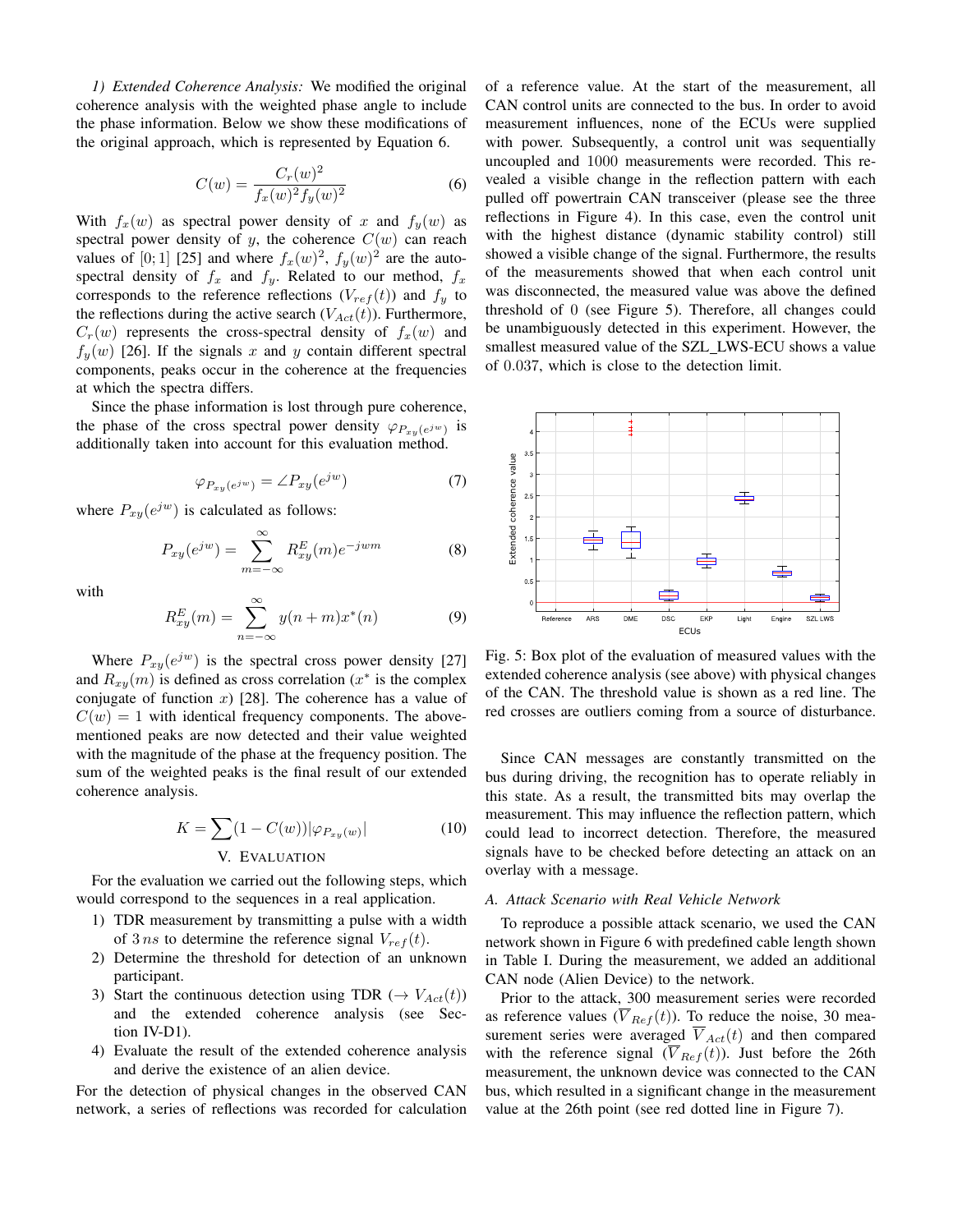<span id="page-6-0"></span>

Fig. 6: Attack scenario, represented by the Powertrain-CAN with seven connected ECUs as well as the alien and the detection device.

TABLE III: Distance between ECUs and detection device

| ECU            | <b>Distance</b>      |
|----------------|----------------------|
| EKP            | 8.31 m               |
| Light          | $5.95 \; \mathrm{m}$ |
| <b>SZL LWS</b> | $7.05 \; \mathrm{m}$ |
| <b>DSC</b>     | $13.5 \; \text{m}$   |
| ARS            | 12.79 m              |
| Engine         | $4.11 \; \text{m}$   |
| Unknown Device | $9.86 \; \mathrm{m}$ |
| DME            | $8.65 \; \mathrm{m}$ |

<span id="page-6-1"></span>

Fig. 7: Evaluation of an attack based on coherence calculation

Since both normal and attack values are available for this averaged measurement, the 26th calculated value, as shown in Figure [7,](#page-6-1) is not as high as the following. There is however already a clear shift in the coherence value due to the attack, which would be detected with this method. We were also able to determine the exact distance of 9.8 m (see Table [I\)](#page-3-0) between the measuring point and the attacker. The number of averages for defining the reference value is crucial for the evaluation. If too few values are averaged, an attack is sometimes incorrectly detected without changes to the network.

## VI. CONCLUSION AND FUTURE WORK

In this work, it was shown that changes in the physical properties of a CAN network can be detected and used for attacker detection. With the combination of a time domain reflectometry and a coherence analysis it is demonstrated that unauthorized CAN participants can be detected reliably. By an evaluation on a real vehicle network, the applicability of the approach has been shown. Since the alien device was successfully detected, an enhanced version of this attack detection mechanism could be used in the automotive industry. In order to avoid possible impairments with regard to the active bus communication, a measurement in vehicle operation could always take place during a transmission stop. For the CAN protocol, an Intermission Frame Space (IFS) is specified, which separates consecutive messages.

In addition, it would also be conceivable to integrate the method into diagnostic devices in order to locate line interruptions. Audit organizations would also be able to detect additional devices during the general inspection, for example to detect unauthorized tuning devices during the main inspection.

Overall, this method is not limited to CAN networks, but is generally suitable for all networks based on bus technology. This allows the application in large industrial plants using, e.g., ProfiBus or CANopen.

Further research will focus on the design of a hardware unit suitable for automotive applications, which integrates the oscilloscope, pulse generator and evaluation algorithm. In order to improve the detection technique, a Moving Average Filter could be implemented. This would allow the reference signal to adapt to slow changes in the network properties caused, e.g., by changes in temperature or cable movement.

We would like to point out that our proposed detection technique is not intended to be a replacement for the existent approaches in section [II,](#page-1-0) but rather a useful extension of these published techniques.

#### ACKNOWLEDGEMENTS

This work has been developed in the project AUTO-SIMA (reference number: 13FH006IX6) which is partly funded by the German ministry of education and research (BMBF) within the research programme ICT 2020. The first two authors contributed equally to this work.